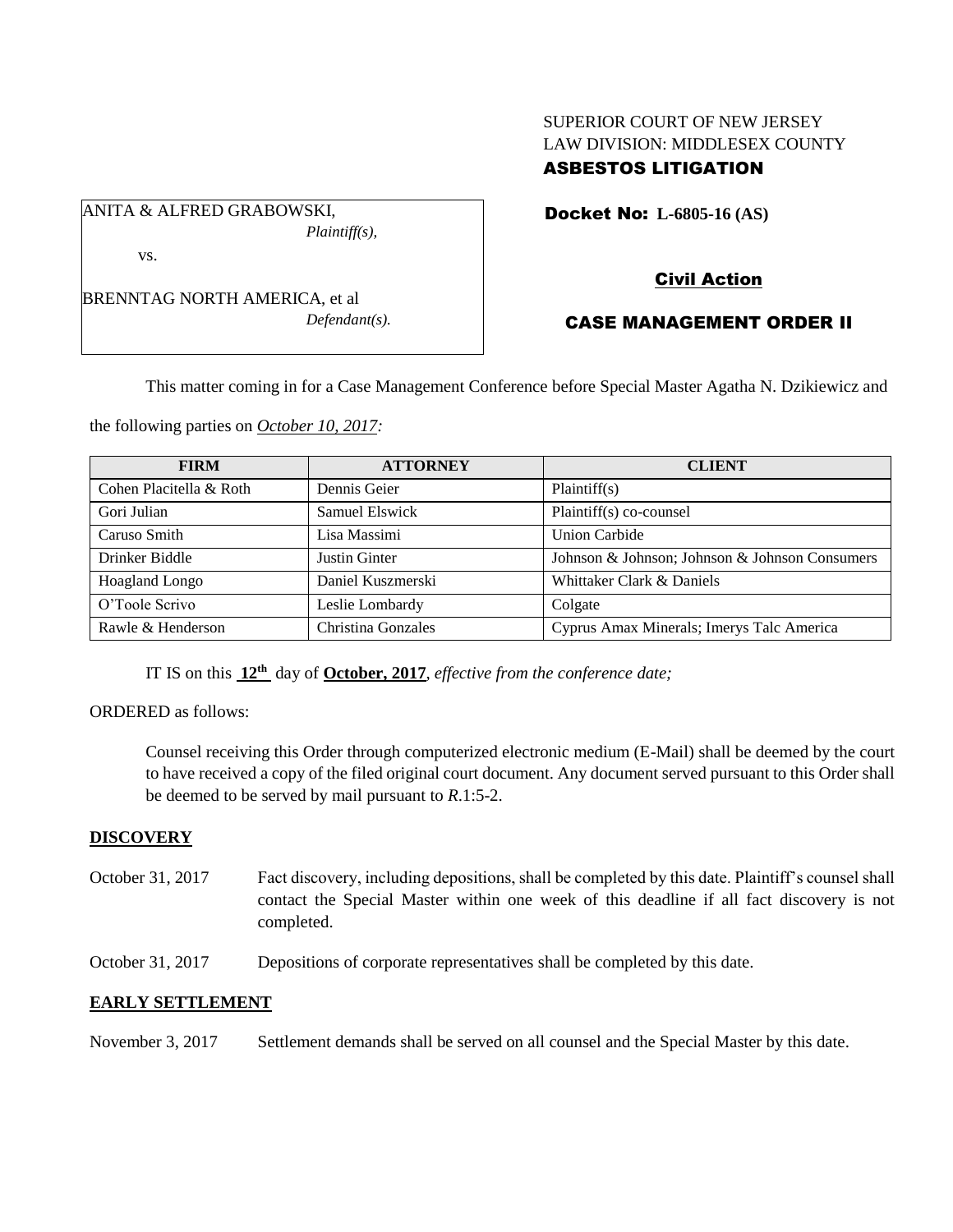### **SUMMARY JUDGMENT MOTION PRACTICE**

| November 3, 2017 | Plaintiff's counsel shall advise, in writing, of intent not to oppose motions by this date. |  |  |  |  |
|------------------|---------------------------------------------------------------------------------------------|--|--|--|--|
|------------------|---------------------------------------------------------------------------------------------|--|--|--|--|

- November 17, 2017 Summary judgment motions shall be filed no later than this date.
- December 15, 2017 Last return date for summary judgment motions.

### **MEDICAL DEFENSE**

December 29, 2017 Defendants shall identify its medical experts and serve medical reports, if any, by this date. In addition, defendants shall notify plaintiff's counsel (as well as all counsel of record) of a joinder in an expert medical defense by this date.

#### **LIABILITY EXPERT REPORTS**

- November 13, 2017 Plaintiff shall identify its liability experts and serve liability expert reports or a certified expert statement by this date or waive any opportunity to rely on liability expert testimony.
- December 29, 2017 Defendants shall identify its liability experts and serve liability expert reports, if any, by this date or waive any opportunity to rely on liability expert testimony.

#### **ECONOMIST EXPERT REPORTS**

- December 1, 2017 Plaintiff shall identify its expert economists and serve expert economist report(s), if any, by this date or waive any opportunity to rely on economic expert testimony.
- January 12, 2018 Defendants shall identify its expert economists and serve expert economist report(s), if any, by this date or waive any opportunity to rely on economic expert testimony.

#### **EXPERT DEPOSITIONS**

January 31, 2018 Expert depositions shall be completed by this date. To the extent that plaintiff and defendant generic experts have been deposed before, the parties seeking that deposition in this case must file an application before the Special Master and demonstrate the necessity for that deposition. To the extent possible, documents requested in a deposition notice directed to an expert shall be produced three days in advance of the expert deposition. The expert shall not be required to produce documents that are readily accessible in the public domain.

### **PRE-TRIAL AND TRIAL**

| December 14, 2017          | The settlement conference previously scheduled on this date is <b>cancelled</b> .                                                                                                                                                                                                                                                              |
|----------------------------|------------------------------------------------------------------------------------------------------------------------------------------------------------------------------------------------------------------------------------------------------------------------------------------------------------------------------------------------|
| January 30, 2018 @ 10:00am | Settlement conference. All defense counsel shall appear with authority to negotiate<br>settlement and have a representative authorized to negotiate settlement available by<br>phone. Any request to be excused from the settlement conference shall be made to<br>the Special Master no later than 4:00pm of the day prior to the conference. |
| February 16, 2018          | Pretrial Information Exchange submissions due.                                                                                                                                                                                                                                                                                                 |

 $\_$  ,  $\_$  ,  $\_$  ,  $\_$  ,  $\_$  ,  $\_$  ,  $\_$  ,  $\_$  ,  $\_$  ,  $\_$  ,  $\_$  ,  $\_$  ,  $\_$  ,  $\_$  ,  $\_$  ,  $\_$  ,  $\_$  ,  $\_$  ,  $\_$  ,  $\_$  ,  $\_$  ,  $\_$  ,  $\_$  ,  $\_$  ,  $\_$  ,  $\_$  ,  $\_$  ,  $\_$  ,  $\_$  ,  $\_$  ,  $\_$  ,  $\_$  ,  $\_$  ,  $\_$  ,  $\_$  ,  $\_$  ,  $\_$  ,